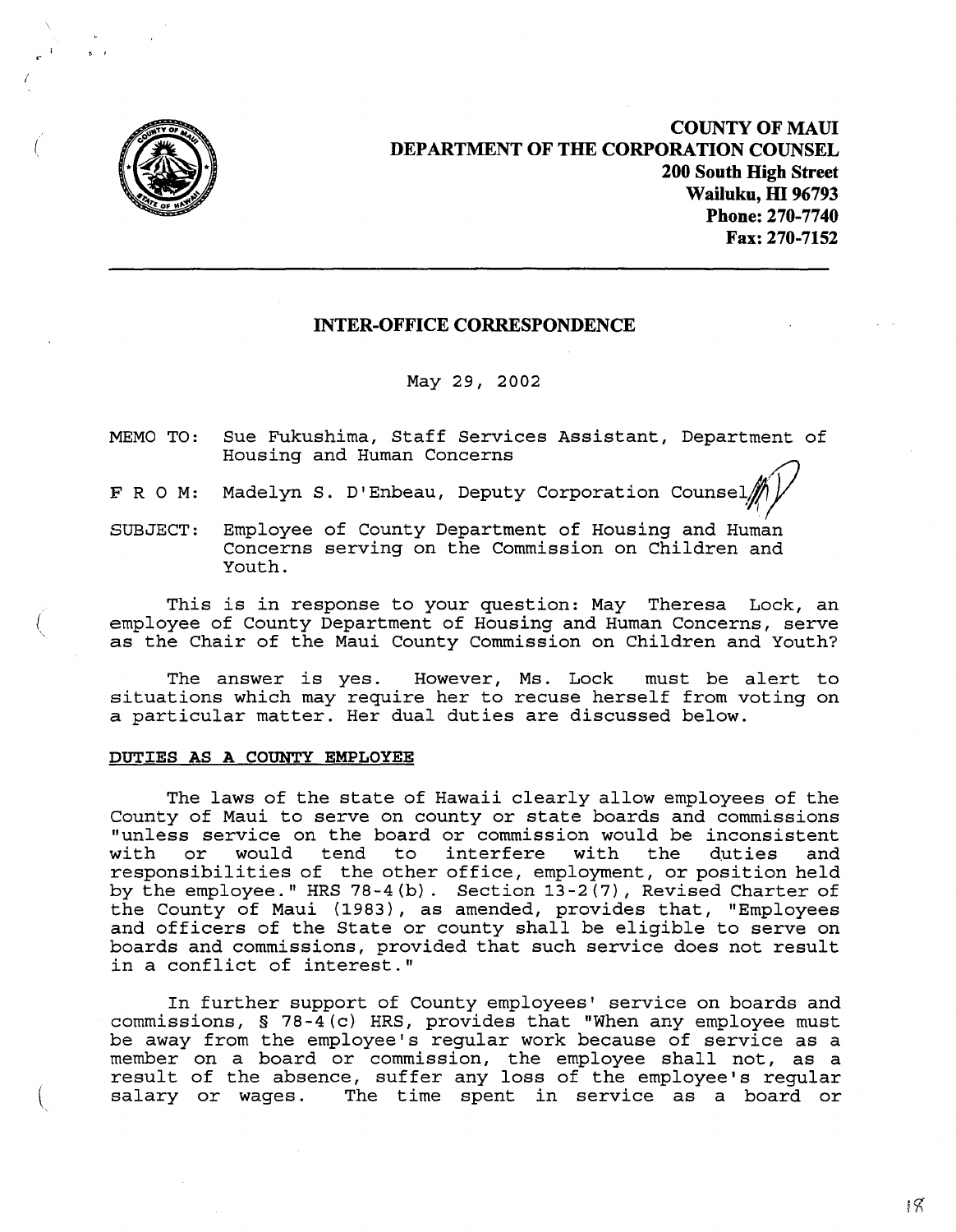Sue Fukushima Staff Services Assistant May 29, 2002 Page 2

 $\mathsf T$   $\mathsf T$ 

commission member outside of th employee's regular work hours shall not be considered as time worked. $''$ 1

The Commission on Children and Youth (hereinafter "Commission"), which was established in 1997 by Maui County Ordinance <sup>2584</sup> is staffed by the County Department of Housing and Human Concerns. The mission of the Commission is to advise the mayor and council on children and youth matters and make recommendations to the county council relating to youth programs proposed for adoption by the council. MCC 2.39.030

Based on the information provided, Ms. Lock's service on the Commission would not be inconsistent with her duties and responsibilities as an employee of the Department of Housing and Human Concerns.

## **DUTIES AS A COMMISSIONER**

However, she must also consider her obligations as a commissioner, Chair or otherwise, as those are set forth in the Maui County Code of Ethics. The Code of Ethics governs all members of boards and commissions and mandates that they may not: "engage in any business transaction or activity or have <sup>a</sup> financial interest, direct or indirect, which is incompatible with the proper discharge of his official duties or which may tend to impair his independence of judgement in the performance of his official duties."

Matters may come before the Commission which could result in a direct benefit, or conversely, a direct detriment to County Department of Housing and Human Concerns. Ms. Lock's duties as a commissioner would require her to look at the matter without regard to the effect on County Department of Housing and Human Concerns. But as an employee of that department she would also have duties to the department which might tend to impair her independence of judgment. For example the county council might be considering moving a program from a private non-profit to the County Department of Housing and Human Concerns.

The Code of Ethics establishes a Board of Ethics (hereinafter BOE) to advise elected and appointed officers and employees of the

<sup>&#</sup>x27;HRS 78-4(b) and 78-4(c) HRS as cited, take effect on July I, 2002, replacing versions in effect until June 30, 2002. versions in effect until June 30, 2002 do not change this opinion. The